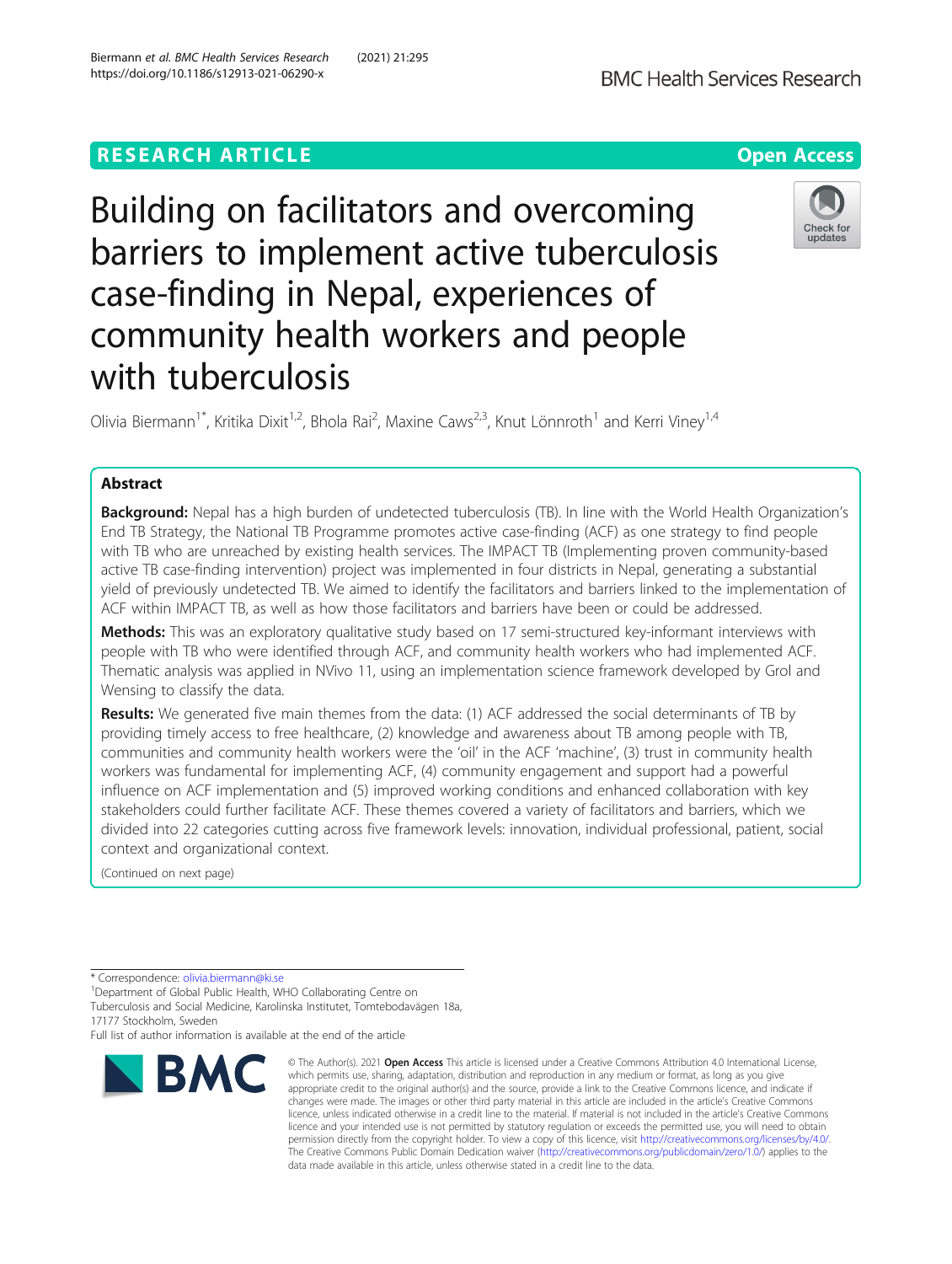### (Continued from previous page)

**Conclusions:** This study provides new insights into facilitators and barriers for the implementation of ACF in Nepal and emphasizes the importance of addressing the social determinants of TB. The main themes reflect key ingredients which are required for successful ACF implementation, while the absence of these factors may convert them from facilitators into barriers for ACF. As this study outlined "how-to" strategies for ACF implementation, the findings can furthermore inform the planning and implementation of ACF in Nepal and similar contexts in low- and middle-income countries.

Keywords: Tuberculosis, Active case-finding, Implementation, Nepal, Facilitators, Barriers

# Introduction

An estimated 10 million people fell ill with tuberculosis (TB) in 2019, of whom 2.9 million people were not diagnosed or reported to the World Health Organization (WHO) [[1](#page-11-0)]. The WHO End TB Strategy emphasizes active case-finding (ACF) as one approach to finding the people with TB who are currently being missed by health services [[2\]](#page-11-0). WHO defines ACF as the systematic identification of people with presumed active TB, in a predetermined target group, using tests, examinations or other procedures that can be applied rapidly [[3\]](#page-11-0). ACF is synonymous with systematic screening for active TB, while it denotes screening outside of health facilities [\[3](#page-11-0)]. Compared to "passive case-finding" (PCF), ACF has been shown to find more people with TB at an earlier stage of disease [[4](#page-11-0), [5](#page-11-0)]. ACF ideally supplements PCF; the latter being the standard approach to TB case-finding, relying on people seeking care when they have signs and symptoms of TB [\[6](#page-11-0)]. The potential benefits and harms of ACF must be assessed in any given context [\[3](#page-11-0), [7\]](#page-11-0).

Nepal is a lower middle-income country in South Asia. The 2018 national TB prevalence survey showed an annual incidence of 245 TB cases per 100,000 population, which was almost 1.6 times higher than previously estimated [[8\]](#page-11-0). Notably, more than 70% of TB cases found during the TB prevalence survey reported no symptoms of TB [\[8](#page-11-0)]. As people without symptoms are unlikely to seek healthcare, this large number of asymptomatic cases is expected to contribute to the gap. According to recent estimates, 30–50% of incident TB cases are not notified [\[9](#page-11-0)]. Other factors that have been shown to delay TB diagnosis in Nepal include patient income and occupation [[10\]](#page-11-0), as well as long distances to health centers, poor road conditions and costs associated with travelling, lack of awareness about TB, and shortage of personnel and equipment [[11](#page-11-0)].

The Nepal National TB Programme aims to increase TB case notifications by improving diagnosis and by screening household contacts, children under the age of 5 years and other vulnerable groups, such as people living with human immunodeficiency virus (HIV) and diabetes mellitus [\[9\]](#page-11-0). ACF projects in Nepal date back to 1982 [\[12](#page-11-0)]. In the past decade, different ACF models have

been implemented in the country, e.g. one ACF project among people living with HIV showed that a peer-led approach to ACF resulted in a high participation rate and the identification of people with TB  $[13]$ . Eight ACF projects in Nepal have been funded by TB REACH, a case-finding initiative sponsored largely by Global Affairs Canada and coordinated by the Stop TB Partnership [[14\]](#page-11-0). For example, one TB REACH project in Nepal focused on people living with HIV, household contacts and urban slum dwellers, resulting in a substantial yield of TB cases [[15\]](#page-11-0).

ACF requires appropriate coordination and integration within a given health system  $[3, 16]$  $[3, 16]$  $[3, 16]$ , while it is often constrained by limited human and financial resources [[17,](#page-11-0) [18\]](#page-11-0). However, many other factors influence ACF implementation [\[19](#page-11-0)]. For example, the experience, skills and motivation of those implementing ACF have been illustrated as strong influencing factors for ACF implementation [\[20](#page-11-0)–[22\]](#page-11-0). The evidence base remains limited when it comes to understanding not only what the facilitators and barriers are, but also how to address them in a given context [\[19\]](#page-11-0).

IMPACT TB (Implementing proven community-based active TB case finding intervention; [www.](http://www.impacttbproject.org) [impacttbproject.org](http://www.impacttbproject.org)) was a Horizon 2020-funded project on ACF in Vietnam and Nepal (2017–2019). In Nepal, ACF was implemented through community health workers (including community volunteers, Female Community Health Volunteers and Community Mobilizers). The ACF model applied during IMPACT TB generated a substantial yield of TB cases ( $n = 1193$ ), TB notifications increased by 13% [\[23](#page-11-0)] and TB-related patient costs were significantly reduced [\[24](#page-11-0)]. Still, an important knowledge gap remains in terms of understanding the facilitators and barriers for implementing ACF as well as "howto" strategies of ACF, which is the focus of this study.

# Methods

### Aim and design

This was an exploratory qualitative study based on semistructured key-informant interviews [\[25](#page-12-0)]. We used the COREQ (COnsolidated criteria for REporting Qualitative research) Checklist [\[26](#page-12-0)] to report the study (Additional file [1\)](#page-10-0).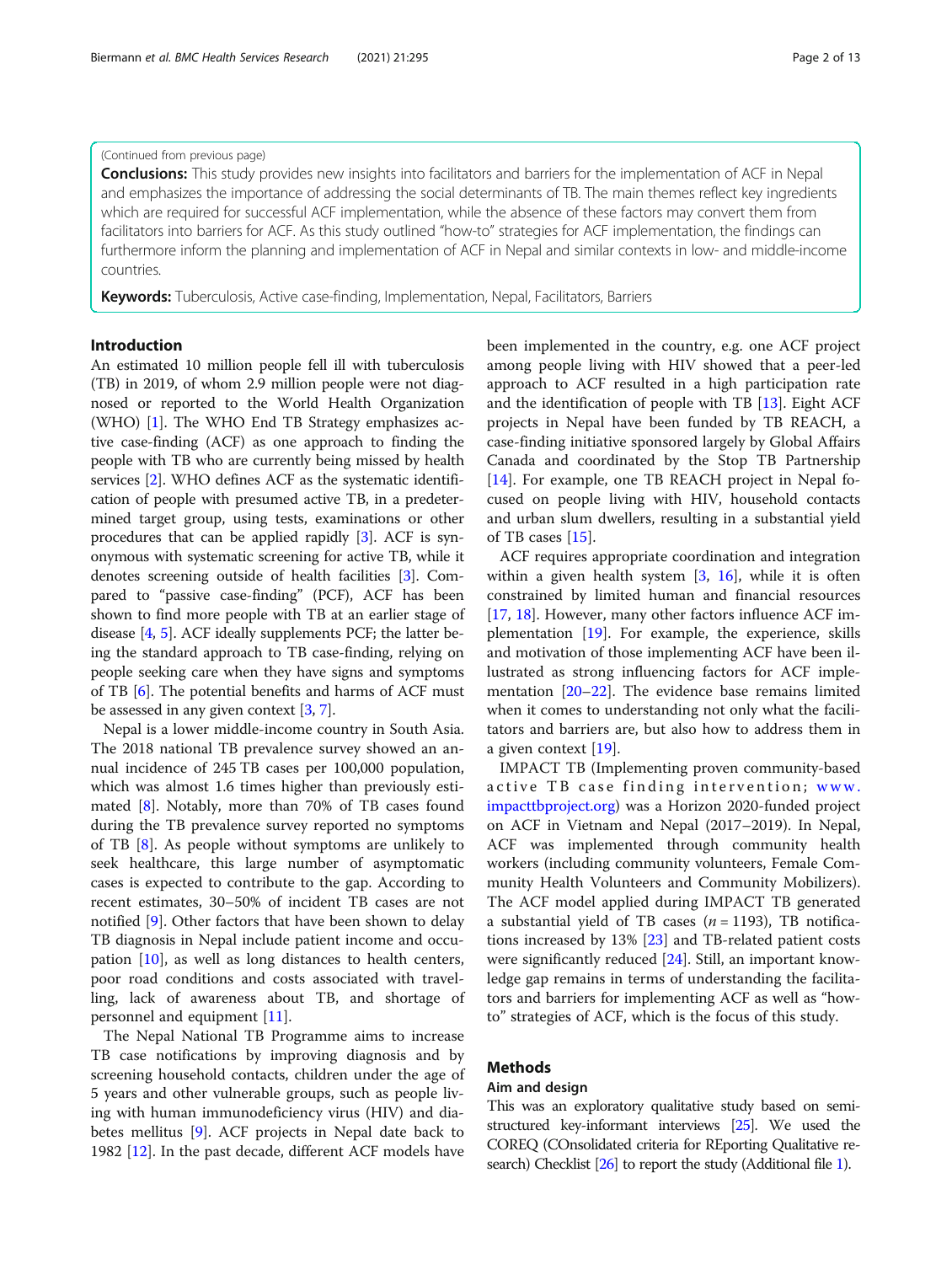The study aimed to identify the facilitators and barriers linked to the implementation of ACF within IMPA CT TB, as well as how those facilitators and barriers have been or could be addressed.

### Setting of the study

The Birat Nepal Medical Trust (BNMT), a national nongovernment organization, implemented the IMPACT TB ACF model in four districts of Nepal with a high prevalence of poverty and TB: i.e. Dhanusha and Mahottari (in Province 2) and Chitwan and Makwanpur (in Province 3) [\[9](#page-11-0)]. Makwanpur is a hilly district with a limited road network, while the other districts are on the lowland plains (the Terai). The districts are challenged by pockets of high urban population density, poor health indicators and high rates of illiteracy [[27\]](#page-12-0).

The ACF model was implemented by Female Community Health Volunteers (from the governmentappointed network) supplemented by additional community volunteers appointed by BNMT, and Community Mobilizers (also appointed by BNMT). Staff appointed by BNMT were recruited from the local community by IMPACT TB District Program Coordinators in close collaboration with the local health office (from here on jointly referred to as "community health workers"). In urban, semi-urban and hard-to-reach areas, community health workers screened household contacts of people with TB using a simple standardised oral symptom screening questionnaire (8 questions), transported sputum samples from anyone who was positive for one or more symptoms to local laboratories, supported people who were diagnosed with TB to enrol on TB treatment and conducted follow-up visits. Community health workers received incentives for visiting a TB patient and listing his or her contacts (Rs 225, approx. USD 1.90), for each sputum sample collected and transported to the local laboratory (Rs 180, approx. USD 1.50) and for each person identified with TB (Rs 200, approx. USD 1.70). Community Mobilizers supervised and monitored the work of the community volunteers and Female Community Health Volunteers and received an additional stipend to cover transportation costs. The overall coordination of stakeholders in the district, oversight of ACF implementation, planning and reporting was managed by District Program Coordinators. The Community Mobilizers and District Program Coordinators received salaries of Rs 10, 000 (approx. USD 86) and Rs 63,000 (approx. USD 536) respectively. In Makwanpur and Mahottari, sputum smear microscopy was used for TB diagnosis, while the Xpert® MTB/ RIF assay was used in *Dhanusha* and *Chitwan*.

# Characteristics of the participants, recruitment and sample selection

Interviewees were purposively sampled and included two different stakeholder groups: (1) people diagnosed with TB, identified through ACF, and (2) community health

workers implementing ACF. The people with TB had to be on TB treatment or have recently completed it to be approached for an interview. The community health workers were chosen amongst those with the longest working experience within IMPACT TB. Moreover, the community health workers had to be available during the days of the interviews while many were travelling as part of the sputum sample collection. In collaboration with the IMPACT TB District Program Coordinators and Community Mobilizers in the districts, KD and BR contacted potential interviewees, informed them about the study and set up interview appointments for those who agreed to be interviewed. All invited participants agreed to be interviewed, amounting to 17 interviews (Table [1](#page-3-0)). The interviews took an average of 31 minutes to complete.

## Data collection

KD and BR collected the data in June 2019 through semistructured interviews. OB developed interview guides with open-ended questions for the community health workers and people with TB (Additional file [2\)](#page-10-0) which KD, BR, MC, KL and KV provided feedback on. The interview guides covered questions on what interviewees considered to be both the positive and negative aspects of implementing/ participating in ACF, and which aspects they thought could be improved, including how to improve them, in future ACF implementation efforts. The interview guides were translated into Nepali and were back translated into English. Being bilingual in English and Nepali, KD and BR ensured the quality of the translations. The first two interviews were conducted as pilot interviews after which the guides were revised in terms of the order and clarity of the questions. The pilot interviews were included in the analysis.

At the beginning of each interview, the participants were given/read background information about the study, provided written informed consent and received an incentive of Rs 500 (approx. USD 4.28) to compensate them for their time. The interviews were conducted in hotels, health facilities, homes of people with TB and the BNMT regional office in Hetauda, depending on the preference of the participant.

During nine of the interviews, KD or BR, OB and the respective interviewee were present. Four interviews were conducted in the local language Maithili; during those interviews a District Program Coordinator acted as interpreter from Maithili to Nepali. During one interview, family members were present. To avoid potential cultural or gender-related barriers in communication, KD (female) interviewed women with TB, while BR (male) interviewed men with TB.

No repeat interviews were carried out and no formal field notes were taken. The audio-recorded interviews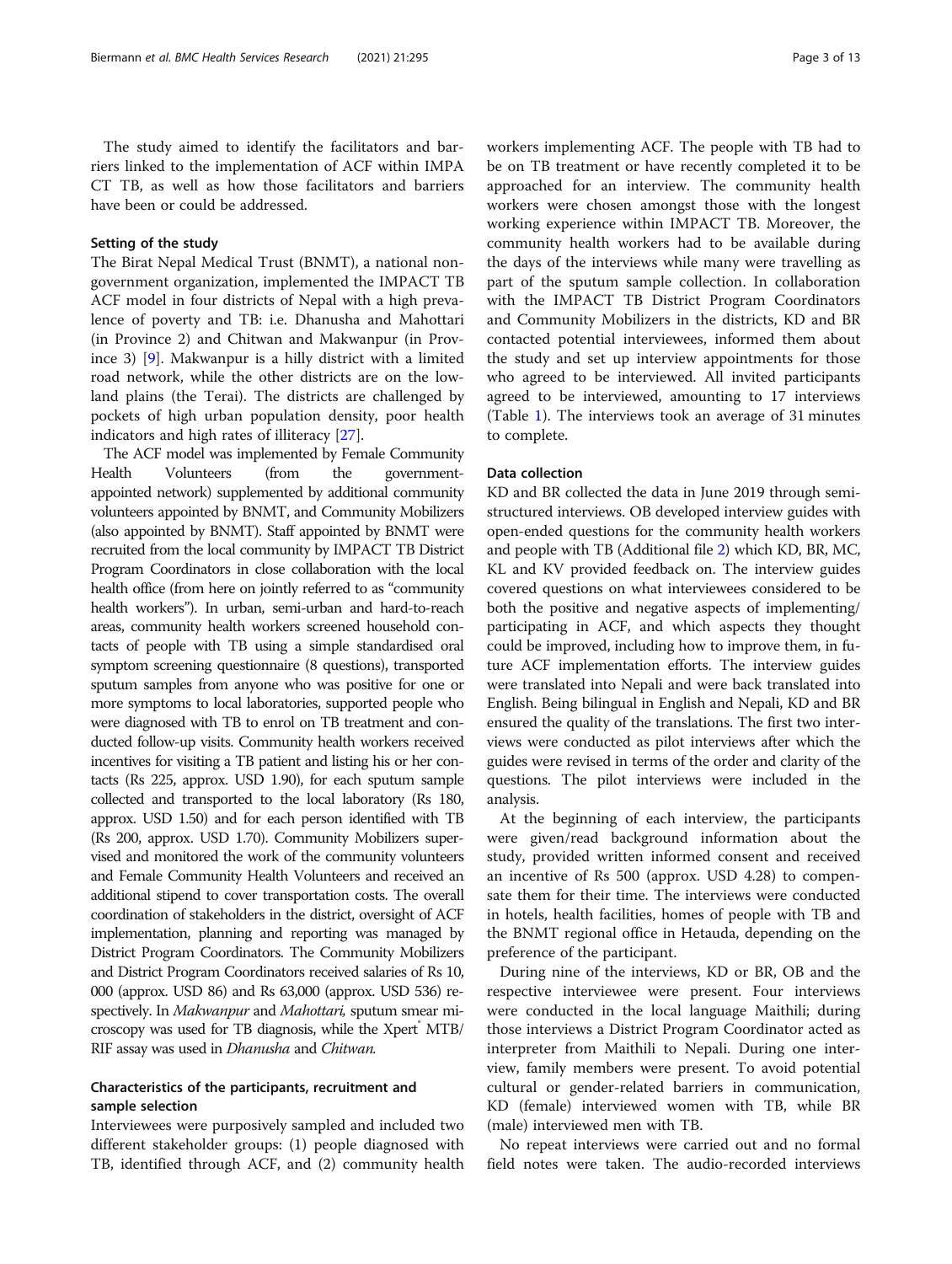| Stakeholder groups                        | n  | Female (% of study participants) | Male (% of study participants)<br>6 (75%) |  |
|-------------------------------------------|----|----------------------------------|-------------------------------------------|--|
| People with TB identified through ACF     | 8  | 2(25%)                           |                                           |  |
| Community health workers implementing ACF | 9  | 4 (44%)                          | 5 (56%)                                   |  |
| Community volunteers                      | 4  | $0(0\%)$                         | 4 (100%)                                  |  |
| Female Community Health Volunteers        |    | 3 (100%)                         | $0(0\%)$                                  |  |
| Community mobilizers                      |    | $(50\%)$                         | 1 (50%)                                   |  |
| <b>Total</b>                              | 17 | 6 (35%)                          | 11 (65%)                                  |  |

### <span id="page-3-0"></span>Table 1 Overview and characteristics of the interviewees

were transcribed verbatim and translated into English by an independent public health professional fluent in both languages. We ensured the anonymity and confidentiality of the participants by coding the participants as numbers and removing all identifiers. Interviews were conducted until reaching information power [[38\]](#page-12-0).

To ensure the quality of data collection, OB, KD and BR travelled to the four IMPACT TB districts together during the period of data collection and held debriefings after each interview. Moreover, they presented the preliminary findings to the BNMT staff in July 2019, which provided an opportunity for critically reflecting on and validating the findings; the "how-to" aspects of ACF were emphasized as particularly valuable, which led to greater emphasis on those aspects in the subsequent presentation of the results (Table [3\)](#page-5-0).

### Data analysis

We conducted a data-driven thematic analysis [[28](#page-12-0)] in NVivo 11, employing a realist approach considering the whole data set and reporting experiences, meanings and the reality of interviewees. Choosing a realist approach meant that we focused on the manifest rather than the latent content of the interviews. OB, KD and BR jointly analysed the data. First, OB coded six interviews. She discussed and revised the codes with KD and BR, and then regularly revised them throughout the analysis. Second, a list of codes was developed that reflected the facilitators and barriers for ACF implementation. Codes were checked across the data set and new codes were added when identified. Third, the authors used an implementation science framework by Grol and Wensing [[29](#page-12-0)] entitled "Barriers to and incentives for change at different levels of healthcare" to review and structure the data. The framework outlines how barriers and facilitators can be identified, categorized and used for the development of a tailored intervention strategy. It categorizes facilitators and barriers into levels: the innovation (in our case ACF), the individual professional, the patient, the social context, the organizational context, and the external environment (e.g. political factors). We did not describe the external environment in our analysis to keep the scope of the article strongly focused on local implementation rather than policy and political issues. Fourth, the

categories were created from observed patterns of meaning in the data and the theoretical understanding gained during the previous step. Fifth, the findings were mapped onto the framework to show their contributions to it, and to compare and contrast perceptions across the different groups of interviewees. Finally, five themes were identified that captured the meaning and association between the categories. Table [2](#page-4-0) provides an example of the coding process.

# Results

We identified five main themes from the data: (1) ACF addressed social determinants of TB by providing timely access to free healthcare, (2) knowledge and awareness about TB among people with TB, communities and community health workers were the 'oil' in the ACF 'machine', (3) trust in community health workers was fundamental for implementing ACF, (4) community engagement and support had a powerful influence on ACF implementation and (5) improved working conditions and better collaboration with key stakeholders could further facilitate ACF. These themes covered a variety of facilitators and barriers, which we divided into 22 categories and structured based on Grol and Wensing's five framework levels: innovation, individual professional, patient, social context and organizational context (Table [3\)](#page-5-0). In the following section, we provide a narrative that summarizes the categories per framework level and provides examples of how to build on facilitators and overcome barriers.

### Innovation

Interviewees stressed the benefits for ACF including access to healthcare, early detection, economic benefits, free testing and treatment, and support for people with TB. We grouped these into five categories.

In terms of access to healthcare, early detection of TB and patient support, interviewees outlined how ACF helped find 'hidden patients' who may have otherwise not gained healthcare access at all or too late. ACF spared people from difficulties, e.g. people did not have to travel great distances in accessing healthcare but were provided with care at their doorstep. Moreover, people with TB received counselling and treatment support.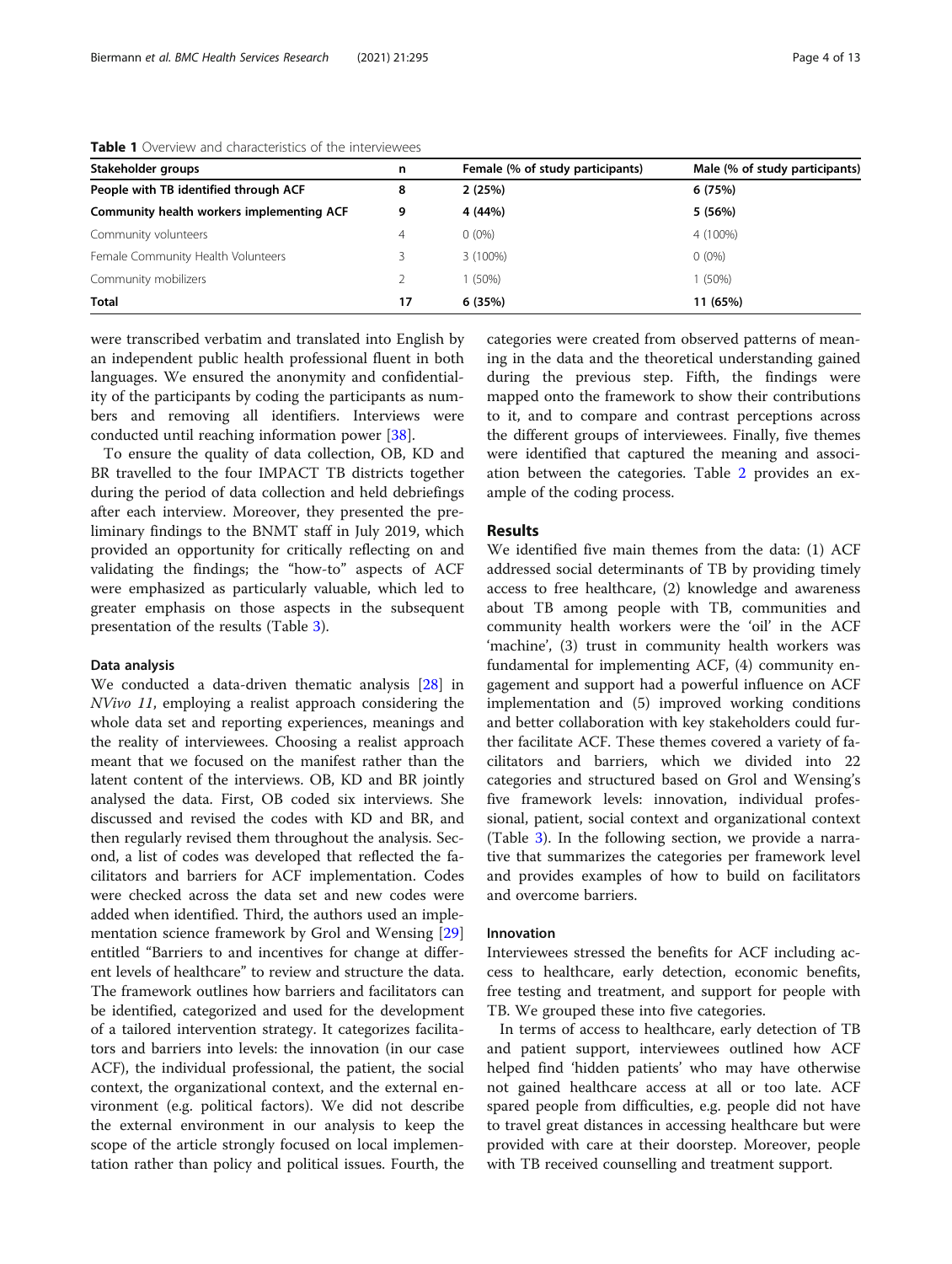<span id="page-4-0"></span>Table 2 Example of the coding process

| Interviewee                 | Ouote                                                                                                                                                                            | Code | Category                          | Framework Theme<br>level |                                                                                              |
|-----------------------------|----------------------------------------------------------------------------------------------------------------------------------------------------------------------------------|------|-----------------------------------|--------------------------|----------------------------------------------------------------------------------------------|
| person with TB,<br>Dhanusha | Interviewee #11, If (the volunteer) would not have come, then I would Benefit Access to<br>have kept roaming, would take medicines and<br>tor<br>tablets, would be cured or not. |      | healthcare<br>patient through ACF | Innovation               | ACF addressed social determinants<br>of TB by providing timely access<br>to free healthcare. |

It (ACF) is a happy thing for us. If she (the volunteer) hadn't come to our home, till now – either because of my stubbornness or I would have stayed idealistic assuming nothing has happened to me – my condition would have worsened and I would have been unable to go to health post. (interviewee #6, person with TB)

Now you people come house-to-house and take this trouble, now, this is good. (interviewee #4, person with TB)

The economic benefits of ACF were portrayed as important. For example, a few people expressed that without ACF people with TB would have kept 'roaming' around in search of a diagnosis, costing them time and money, while their health status would deteriorate.

If (the volunteer) would not have come, then I would have kept roaming, would take medicines and tablets, would be cured or not. No one knew, but when (the volunteer) came he knew about my problems and did my check-up (ACF). (interviewee #11, person with TB)

Getting free testing and treatment was said to be a major benefit of ACF: "Medicine doesn't cost money, so it is easier" (interviewee #8, person with TB), and "the patient can be cured and earn and eat" (interviewee #14, person with TB). At the same time, getting free testing and treatment served as an argument to convince people to partake in ACF. This underlines the fact that although TB testing and treatment is provided free in the government health service, patients incur significant costs in accessing the tests and treatment, which are ameliorated by ACF.

# Individual professional

Interviewees stressed the importance of the dedication and motivation of community health workers, their experience and skills, and having a network that facilitates ACF. These three categories are further detailed in the following.

Interviewees often described the dedication and motivation of community health workers as a strong facilitator for the implementation of ACF, e.g. in terms of taking

the time to identify people with presumed TB, gain their trust and convince them to participate in ACF.

Other people can survive because we are walking and working for them. (interviewee #7, Female Community Health Volunteer)

What motivated community health workers were the ability to help people, families, communities and their country, as well as the feeling of being known and respected in society. There were a few cases where motivation was thought to be lacking: "There are some who are (Community) Mobilizers only in the name." (interviewee #1, volunteer).

Experience and skills were crucial for the successful implementation of ACF. On the one hand, experience was about knowing the context, society and community, which allowed community health workers to adapt and "move as per the society" (interviewee  $#1$ , volunteer). Experience also included former work experience, e.g. as social worker or teacher, which could help community health workers find their way around in a community and identify people with presumed TB due to the networks, reputation and relationships they had previously built.

I was a teacher from the beginning (…) and in the community, I have made a good impression from the beginning because I mix with people in community very well. (interviewee #15, volunteer)

It is easy for me. I have been working as a social worker for almost 15-20 years. (interviewee #17, Community Mobilizer)

On the other hand, skills included communication, persuasion and interpersonal skills. Community health workers explained the ACF process to people with presumed TB and encouraged them to participate. In Chitwan and Dhanusha districts, community health workers highlighted the use of Xpert® MTB/RIF to help convince people with presumed TB to participate in ACF, e.g. one volunteer said: "Only lucky people get this opportunity (to get tested with Xpert)" (interviewee #1). Interviewees affirmed that the way community health workers talked to people was key. Sometimes the community health workers would have lunch or tea with prospective ACF participants to "motivate them, befriend them ( …) calm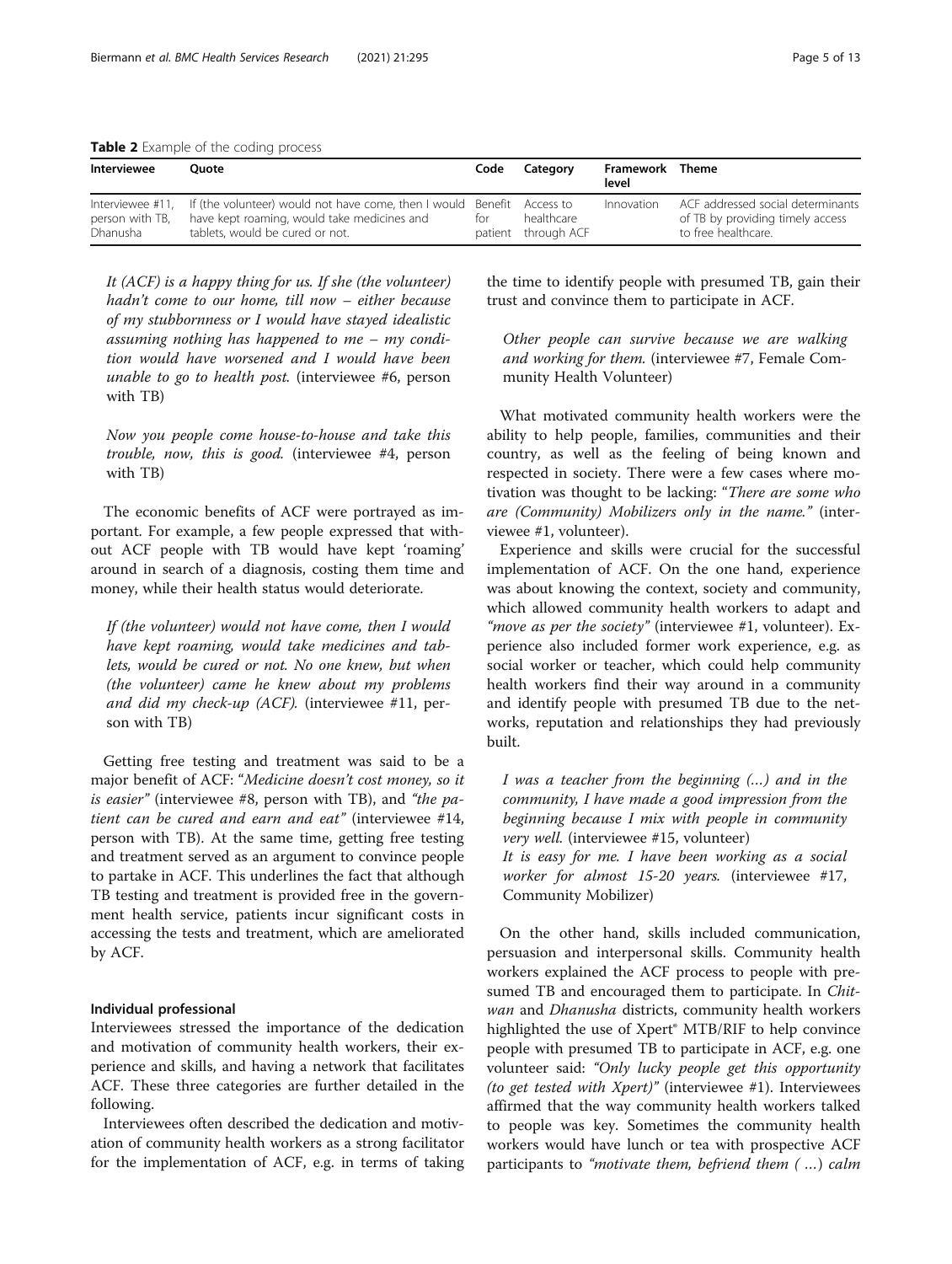# <span id="page-5-0"></span>Table 3 Categories divided by framework level and specified as facilitator/barrier, and "how-to" examples

| Level                      | <b>Categories</b>                                                |                           |   | Facilitator Barrier Examples of how to build on facilitators and overcome barriers                                                                                                                                                                                                                                                                                                                                                                                                  |
|----------------------------|------------------------------------------------------------------|---------------------------|---|-------------------------------------------------------------------------------------------------------------------------------------------------------------------------------------------------------------------------------------------------------------------------------------------------------------------------------------------------------------------------------------------------------------------------------------------------------------------------------------|
| Innovation                 | 1 Access to healthcare<br>through ACF                            | X                         |   | IMPACT TB increased access to healthcare through ACF                                                                                                                                                                                                                                                                                                                                                                                                                                |
|                            | 2 Early detection of TB                                          | X                         |   | IMPACT TB facilitated early detection through ACF                                                                                                                                                                                                                                                                                                                                                                                                                                   |
|                            | 3 Economic benefits                                              | X                         |   | Economic benefits (e.g. through early diagnosis or by saving travel costs) helped<br>increase participation in ACF                                                                                                                                                                                                                                                                                                                                                                  |
|                            | 4 Free testing and<br>treatment                                  | X                         |   | Free testing and treatment motivated participation in ACF                                                                                                                                                                                                                                                                                                                                                                                                                           |
|                            | 5 Support for people with<br>TB                                  | X                         |   | Community health workers provided support, e.g. by being caring, providing<br>counselling and conducting follow-ups                                                                                                                                                                                                                                                                                                                                                                 |
| Individual<br>professional | 1 Dedication and<br>motivation                                   | X                         | X | Community health workers encouraged ACF participation, showed persistence and<br>strong willingness to help others                                                                                                                                                                                                                                                                                                                                                                  |
|                            | 2 Experience and skills                                          | X                         | X | Community health workers used communication, persuasion and interpersonal skills;<br>community health workers were familiar with the local context                                                                                                                                                                                                                                                                                                                                  |
|                            | 3 Having a network that<br>facilitates ACF                       | X                         |   | Community health workers used their networks, reputation and relationships (e.g. from<br>working as teachers or social workers) to find their way around in communities and to<br>approach people with presumed TB                                                                                                                                                                                                                                                                  |
| <b>Patient</b>             | 1 Appreciation of ACF                                            | X                         |   | Appreciation of ACF (e.g. for the benefits listed under "Innovation" above) motivated<br>participation in ACF                                                                                                                                                                                                                                                                                                                                                                       |
|                            | 2 Willingness to participate<br>in ACF                           | $\boldsymbol{\mathsf{X}}$ | X | Community health workers used their experience and skills (see "Experience and skills"<br>above) to convince people to participate in ACF                                                                                                                                                                                                                                                                                                                                           |
|                            | 3 Stigma and discrimination                                      |                           | X | Community health workers took sputum samples privately, e.g. in people's homes,<br>maintained confidentiality of people with TB and educated people and communities<br>about the disease                                                                                                                                                                                                                                                                                            |
|                            | 4 Trust and mistrust                                             | X                         | X | Community health workers applied experience and skills (see "Experience and skills"<br>above) to gain trust                                                                                                                                                                                                                                                                                                                                                                         |
| Social context             | 1 Alcohol misuse                                                 |                           | X | Community health workers advised people against alcohol misuse                                                                                                                                                                                                                                                                                                                                                                                                                      |
|                            | 2 Community support                                              | X                         |   | Community health workers involved members of the community to identify people<br>with presumed TB and/or to convince a person with presumed TB to participate in<br>ACF; community health workers asked community leaders for support in identifying<br>people with presumed TB; community members informed each other about the<br>possibility to participate in ACF; family members provided direct support to people<br>with TB                                                  |
|                            | 3 Knowledge and<br>awareness about TB                            | X                         |   | Community health workers spread knowledge and awareness about TB among<br>persons with presumed TB and communities; suggestions were made to further<br>increase knowledge and awareness about TB, e.g. in schools, via radio, television, or<br>through gatherings and street drama                                                                                                                                                                                                |
|                            | 4 Poverty                                                        |                           | X | Suggestions were made to provide food and/or cash transfers to people with TB                                                                                                                                                                                                                                                                                                                                                                                                       |
| context                    | <b>Organizational</b> 1 Collaboration with other<br>stakeholders | $\boldsymbol{\mathsf{X}}$ | X | Community health workers helped laboratory personnel in preparing slides when<br>needed; community health workers informed public health office, village elders and<br>politicians about ACF; suggestions were made improve collaboration with public<br>health offices and government services                                                                                                                                                                                     |
|                            | 2 Distance, weather<br>conditions and<br>transportation          |                           | X | Community health workers gave each other confidence to overcome distances; IMPA<br>CT TB provided transportation to support community health workers where possible;<br>suggestions were made to provide equipment such as umbrellas, raincoats, torches,<br>shoes, boxes for sputum transportation, mobile phones as well as lunch                                                                                                                                                 |
|                            | 3 High workload                                                  |                           | X | District Program Coordinators provided support to community health workers;<br>community health workers took over laboratory tasks when needed; community<br>health workers who are engaged in different projects (such as Female Community<br>Health Volunteers) integrated their tasks, e.g. when going to a community they did not<br>only conduct ACF, but did check-ups for pregnant women; suggestions were made to<br>hire additional staff, e.g. to provide patient support |
|                            | 4 Incentives for community x<br>health workers                   |                           | X | IMPACT TB provided monetary incentives for ACF including travel costs; suggestions<br>were made to increase monetary incentives                                                                                                                                                                                                                                                                                                                                                     |
|                            | 5 Team support                                                   | X                         | X | Mutual support existed between Community Mobilizers, volunteers and laboratory<br>staff; District Program Coordinators provided support to community health workers,<br>e.g. though motivational talks                                                                                                                                                                                                                                                                              |
|                            | 6 Training                                                       | X                         | X | IMPACT TB included training for community health workers; suggestions were made to<br>provide more training on TB                                                                                                                                                                                                                                                                                                                                                                   |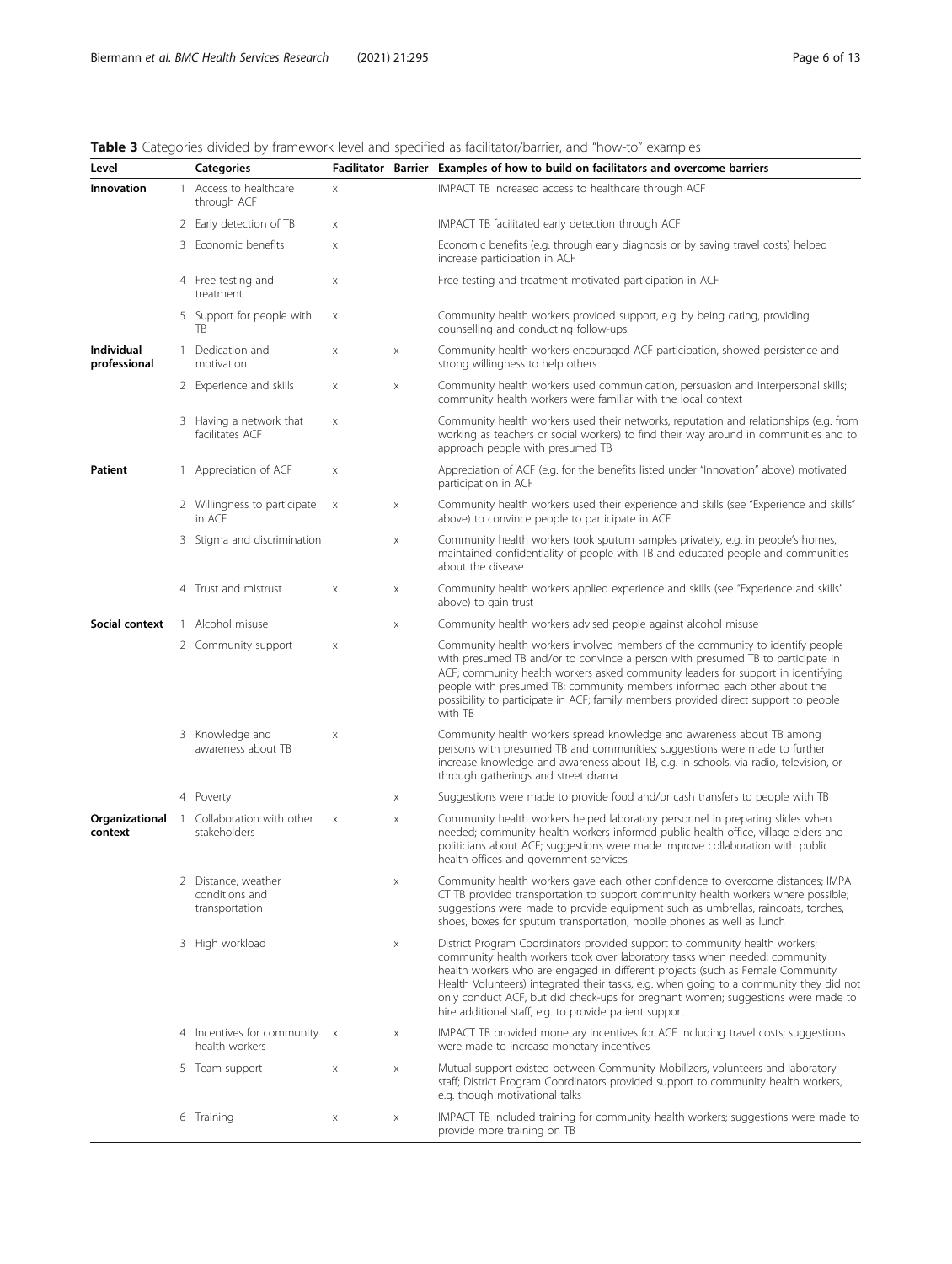them, make them happy" (interviewee #9, volunteer). Wearing a vest with "BNMT TB" written on it was another way of communicating their mission, which helped ACF implementation.

We need to absolutely get along with them (people in the community). We need to win their hearts. We need to listen to their hearts. Then only you will get the fruit for the work you are doing for the community. (interviewee #5, Female Community Health Volunteer)

### Patient

Interviewees emphasized the importance of appreciation of ACF; willingness to participate in ACF; prevalence of stigma, discrimination and fear; as well as trust and mistrust as facilitators and/or barriers for ACF implementation. We grouped those factors into four categories.

The appreciation of ACF served as a facilitator for ACF implementation. Appreciation was expressed by people with TB, in particular, who thanked the community health workers and asserted how grateful they were for learning about TB, for having been diagnosed, and for having been provided with healthcare and support.

I couldn't find out about it (TB) at the beginning, so lots of money was spent. Not even a single doctor said anything about it (TB). (The volunteer) is really a God for a person like me. (interviewee #12, person with TB)

Interviewees elaborated on people's willingness to participate in ACF. In some instances, people with presumed TB were not willing to participate, saying they did not have symptoms. At other times, people with TB did not want to enrol in TB treatment or did not complete the treatment course. Community health workers took time to explain why ACF participation and enrolling on treatment and continuing on it, was important.

Stigma and discrimination were among the reasons given for unwillingness to participate in ACF or to remain on TB treatment; being associated with TB could lead community members to look down on them, talk about them badly or stay away from them.

The community will look down on them (people with TB). The community will discriminate them. They (the community) will say: "You are infected. Oh, don't come near our house!" (…) They (people with presumed TB) might not want to or cannot talk on the road (about ACF). Like, they might be with their friends to whom they don't want to share. We go to their house and also collect (the sputum sample). (interviewee #5, Female Community Health Volunteer)

Community health workers therefore stressed the importance of maintaining confidentiality and educating people about TB, especially among those social classes (castes) considered "lower" than others.

Trust and mistrust in community health workers were alluded to as facilitators and barriers for ACF respectively. Trust led people with presumed TB to participate in ACF. Trust also led community members to share concerns about others in the community who may have TB. Mistrust was often caused by misperceptions, e.g. that the sole intention behind taking sputum samples was for community health workers to earn money.

Rather than asking about our aim, they (people in the community) ask us how much of a stipend we get: "You would not take the sputum without any favour. (…) How can you do such work? How much money do you get?" We tell them: "No, we don't get anything. We are FCHVs (Female Community Health Volunteers), we get the travel fare. We get lunch. We get trainings, that's it. We don't get big sum of money. We are doing it because it is our duty of being FCHVs. Not any random person can do this. (interviewee #7, Female Community Health Volunteer)

# Social context

The social context was said to facilitate or challenge ACF implementation. We identified four categories based on the data: alcohol misuse, poverty, community support, and knowledge and awareness about TB.

Alcohol misuse was characterized as a barrier for ACF implementation, including for completion of TB treatment. A community health worker said that it was difficult to convince a person who was drunk to participate in ACF or remain on TB treatment, and that she would advise people to quit drinking for the sake of their health. Some people with TB described a relation between their drinking habits and their socioeconomic situation.

Due to poverty, people affirmed they could not afford food, or any expenses related to healthcare for themselves or their families. Suggestions were made to provide further support; a person with TB stressed: "I want to eat nutritious foods ( …) but I don't have money to buy and eat." (interviewee #13). A volunteer from the same district confirmed the need for "financial support and support for having nutritious food ( …) for travel" (interviewee #16).

We are poor. This disease attacks to the poor only (…). We do smoking, take alcohol, isn't it? We can't afford food and medicines, can't afford for the fee of doctors and hospitals. I have only one suggestion and that is, if we get help from anyone, anywhere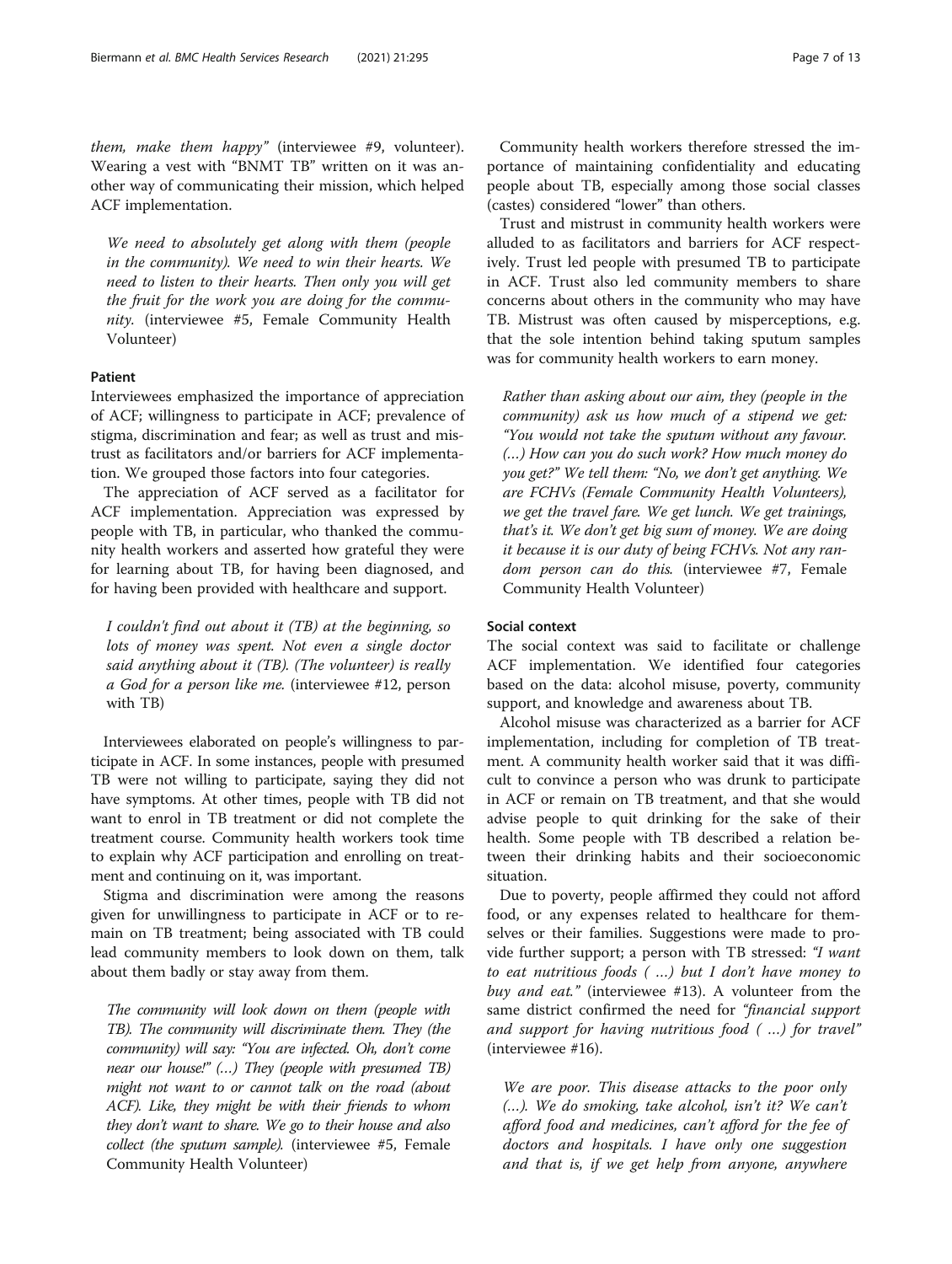then that would be good. Whatever we get as help, that would be good.  $(...)$  I get help for my treatment. I get medicines to save myself from such a dangerous disease. I shouldn't go anywhere for the check-up; I get it at home. (…) Do I tell them (community health workers) to give me money? I don't say it like that. That is not my nature. They are doing my treatment by coming to my home; it's enough and great help for me. (interviewee #12, person with TB)

On the one hand, community support was portrayed as support between community members. For instance, a person with TB heard others coughing and thus informed them about ACF. Family support for people with TB was also reported as important, e.g. in terms of being supportive, providing food and ensuring medicines were taken in time.

I recently told two people. They were coughing, so I asked them to examine (for TB), saying nothing will go wrong: "If you are infected then you can take medicines and get cured, if not then it is not a problem. They test only sputum, not blood. (…) It doesn't cost you money as well. Now you don't need to waste whole day to take it (medicines) also, they (community health workers) will come to your doorsteps". So, two people sent (sputum). Now that is because a person gets influenced by the environment around town. That perhaps makes the difference. (interviewee #2, person with TB)

On the other hand, community support was also outlined in terms of support for community health workers in doing ACF. For example, community members contacted a community health worker directly to tell him/ her about a person with presumed TB. In a community of a social class (caste) considered "lower" than others, a community health worker approached the community leader to gain support in identifying people with presumed TB, i.e. the community leader would be able to identify people and explain to them the reasons to participate in ACF.

Interviewees elaborated on the importance of knowledge and awareness about TB for ACF implementation, and, at the same time, the significance of ACF implementation to increase knowledge and awareness. A community health worker stated that "the most important thing is that there is a lack of awareness (about TB) in the society" (interviewee #15, volunteer). People may not know about the disease itself, about the availability of free treatment and the possibility of getting cured; interviewees pointed out the generally low education levels in some communities. People who did not know about TB were said to be reluctant to participate in ACF.

Community health workers played a major role in spreading knowledge and raising awareness about TB, and people with TB also educated others about their disease.

I think a programmes should be conducted to raise awareness and to inform the people at first around the village. (Street) drama can be shown. If we inform them then it will be easy to work in the community. (interviewee #10, Female Community Health Volunteer)

# Organizational context

Interviewees emphasized the importance of collaboration with other stakeholders; distance to health centers, weather conditions and transportation; high workload; incentives for community health workers; team support; and training for ACF implementation. These six categories are further illustrated in the following.

Collaboration with other stakeholders was explained in terms of collaboration with laboratory staff who complained about the additional workload and, maybe as a consequence of that, were suspected by some community health workers of discarding sputum samples, or were thought to report test results late or not at all. Interviewees also talked about collaboration with staff at health facilities who they perceived as having negative attitudes and were sometimes absent, impacting treatment monitoring among people with TB. Government health services in Nepal are frequently crippled by lack of funding and human resources and infrastructure issues, political disruption and competing demands can lead to frequent service interruption. Interviewees stated that they needed more support from public health offices and better coordination with government services.

They (staff at health facility) should do (provide TB treatment). And when we go there, we do to our level best. And when we go there, they (staff at health facility) tell us that our patients have not taken medicine for 3, 4, 5 days and ask us to go and talk to them. So, we feel sad. (…) We cannot talk to them too much, as we need to work together in the community. (interviewee #17, Community Mobilizer)

Interviewees commented on how distance, weather conditions and transportation influenced ACF implementation. Even in the districts that are considered lowland plains, community health workers had to climb hills and overcome great distances and difficult terrain, walking for hours to get to their destination. Transportation services were seldom available. One volunteer expressed his appreciation about having been provided with a motorcycle to travel, while a Female Community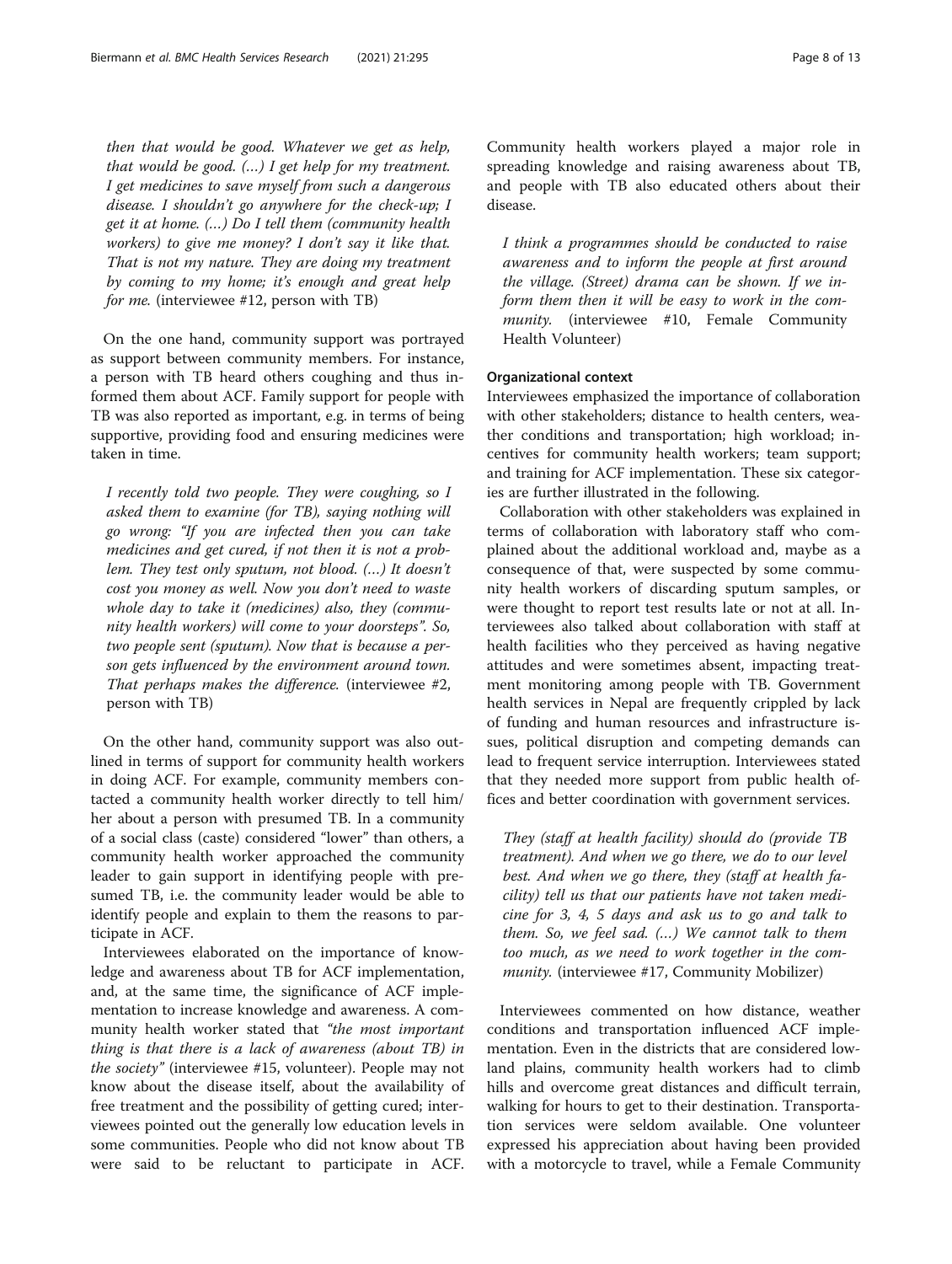Health Worker noted that she was not able to drive and would not be able to benefit from a vehicle. A Community Mobilizer stated that male community health workers were sent to areas further away compared to female community health workers. Both rainy and dry seasons brought difficulties, in terms of rising rivers that made routes impassable, as well as sun and heat that led to exhaustion. One interviewee suggested that the provision of mobile phones could facilitate ACF implementation.

If there is mobile, we can get their number from home and call them. We can call them and ask them about the condition of patient in their village. We can even ask if the certain kind of diseases are present in their village or not. We can take number of one person from that far away community. When we have the phone number, we can request brother or sister from there to ask questions about the diseases till I reach there. (interviewee #7, Female Community Health Volunteer)

Interviewees elaborated on equipment that could facilitate ACF implementation, such as umbrellas, raincoats, torches, shoes, boxes for sputum transportation, masks and gloves in greater quantities, new bags (as some of those provided had been torn over time), as well as lunch. Some also underlined the need for better transportation, e.g. through vehicles.

We don't even have an umbrella to protect us from sun and rain. We return only at night, but we don't even have a light in our hand. (…) We wear slippers and go there, but it gets stuck in slippery mud and gets torn out. So, if you give us slippers, umbrella, shoes for our convenience, it would be of great help to  $us$  – for us, people who walk. (interviewee #7, Female Community Health Volunteer)

Community Volunteers, Female Community Health Volunteers and Community Mobilizers alike described having a high workload, e.g. in terms of not having free time anymore or not having enough time to eat. The lack of transportation mentioned above also increased the workload, as community health workers needed to travel great distances. Moreover, the high workload meant that community health workers had to help out with additional tasks related to ACF, e.g. preparing samples for the laboratory when the laboratory was unstaffed. Female Community Health Volunteers were typically involved in a variety of health projects leading to additional workload. One Female Community Health Volunteer revealed how, while doing ACF, she would also use the opportunity to counsel pregnant women.

Some interviewees felt that more staff was needed, e.g. laboratory workers and volunteers, especially to provide additional patient support. "When they (community health workers) cannot work hard, when they cannot handle (ACF), then they leave" (interviewee #3, Community Mobilizer). At the same time, one interviewee thought there were too many Community Mobilizers, leading to inefficiencies at work.

The importance of monetary incentives for their work was also stressed by Community Volunteers, Female Community Health Volunteers as well as Community Mobilizers. While appreciation for the existing incentives was expressed, interviewees also sometimes viewed these as insufficient or unfair. According to the interviewees, incentives should be increased, especially for long-distance travel, or that a salary be given.

What (incentive) is for a lab person, and for volunteers is different. They (volunteers) are hurt because of this, a lot. They say that they do the hard work and lab people test in one place, and the incentive is not as per the work. (interviewee #3, Community Mobilizer)

Team support was expressed as important for ACF implementation, e.g. to give each other confidence when travelling long distances, to guide each other in communities unknown to some, or to compensate for the high workload. Support from the District Program Coordinators was appreciated, e.g. in terms of showing respect and motivating community health workers in their work.

Support comes from all sides. There is support from the lab. We have support from volunteers also. Now volunteers are working in the field; they are doing hard work. We have supported them, and they have also supported us. (interviewee #3, Community Mobilizer)

Training for ACF implementation was highly valued. Interviewees appreciated the opportunity to learn about TB. In addition, one community health worker mentioned how, whenever he had a question related to ACF, he would ask the District Program Coordinators, read in books, or check on the internet. Interviewees articulated the need for additional training to expand and deepen their knowledge about TB.

# **Discussion**

This qualitative study investigated the perceptions of community health workers and people with TB regarding the facilitators and barriers for ACF implementation in four districts of Nepal. We generated five main themes from the data: (1) ACF addressed social determinants of TB by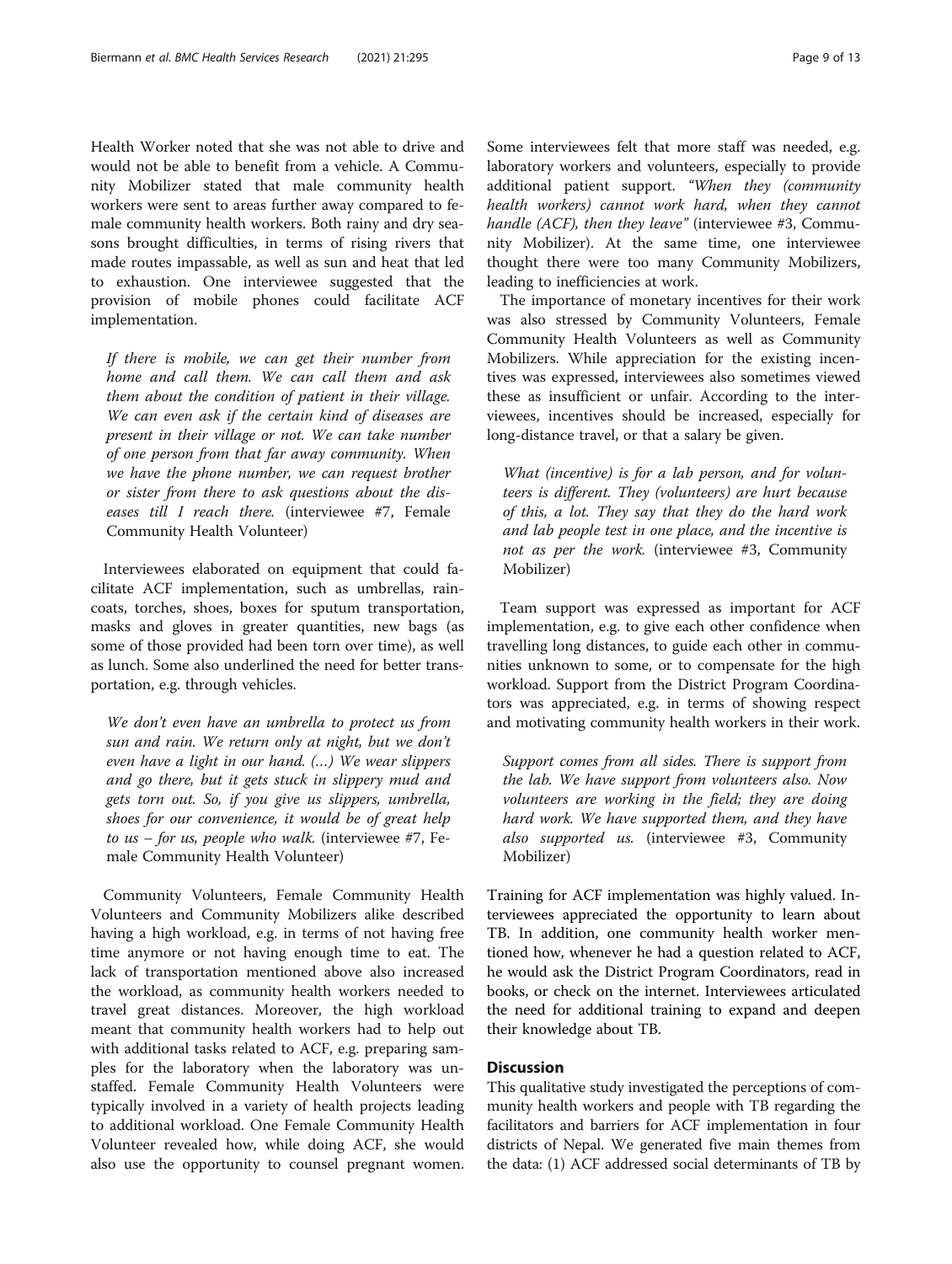providing timely access to free healthcare, (2) knowledge and awareness about TB among people with TB, communities and community health workers were the 'oil' in the ACF 'machine', (3) trust in community health workers was fundamental for implementing ACF, (4) community engagement and support had a powerful influence on ACF implementation and (5) improved working conditions and better collaboration with key stakeholders could further facilitate ACF. These themes covered a variety of facilitators and barriers, which we divided into 22 categories that span across five framework levels (i.e innovation, individual professional, patient, social context and organizational context).

Our results are in line with available literature in the field, which has also pinpointed the importance of factors such as staff experience, motivation, workload and collaboration, as well as stigma and discrimination, mistrust, knowledge and awareness for ACF implementation [[20](#page-11-0)–[22](#page-11-0), [30](#page-12-0), [31\]](#page-12-0). In Nepal, mistrust of people with TB and their families has previously been reported as a key barrier for ACF implementation [[32\]](#page-12-0) and for accessing TB treatment [[33\]](#page-12-0). These factors have been summarized in a recent scoping review on factors influencing ACF policy development and implementation [[19](#page-11-0)]. Knowledge of both facilitators and barriers, and how to address them is essential for planning and implementing effective ACF. Involving multiple stakeholders in developing strategies on how to utilize facilitators (e.g. providing economic benefits) and overcome barriers (e.g. addressing stigma to increase participation in ACF) could furthermore optimize ACF implementation and scale-up. Finally, the similarity of our results compared to available evidence suggests possibilities for crosslearning, not only with regards to what the facilitators and barriers for ACF are, but in terms of strategies on how-to address these factors.

A direct comparison of this study with our findings in Vietnam allowed us to see similarities but also subtle differences between the two country contexts [Biermann O, Tran PB, Forse RJ, Vo LNQ, Codlin AJ, Viney K, Caws M, Lönnroth K. Capitalizing on facilitators and addressing barriers when implementing active tuberculosis case-finding in six districts of Ho Chi Minh City, Vietnam: a qualitative study with key stakeholders. Submitted. Despite the contextual differences between Nepal and Vietnam, many similar facilitators and barriers for ACF implementation were identified, e.g. community health workers' dedication and motivation, experience and skills and having a network. Community health workers in Nepal and Vietnam capitalized on those strengths to address barriers at the "patient level" that were the same in both countries: stigma, discrimination and mistrust. Thus, in both Nepal and Vietnam, community health workers have a key role in ACF

implementation and for it to be more effective and sustainable, they must therefore be placed at its center, alongside people with TB. While the perceived benefits of ACF were similar in both countries (e.g. access to healthcare, free testing and treatment and patient support), interviewees in Nepal also mentioned the economic benefit of ACF. Factors at the "social context level" were context-specific and included poverty and community support in Nepal. Moreover, alcohol misuse was mentioned as a barrier for ACF in Nepal, as it was difficult to convince a person who was drunk to participate in ACF or remain on TB treatment. In Vietnam, factors at the" "social context level" were engagement, commitment and support among stakeholders. At the "organizational context level", factors such as distance, weather conditions and transportation were important in Nepal, less so in Vietnam where ACF was conducted in an urban area only. In both Nepal and Vietnam, interviewees appreciated and requested increased incentives

and training.

This study not only shed light on practical facilitators and barriers for ACF implementation, but also brought to light the importance of the social determinants of TB, including structural and intermediary determinants [\[34](#page-12-0)]. Important structural determinants that seemed to have influenced ACF implementation according to our data included social class (caste), gender, education and income. Meanwhile, intermediary determinants such as living and working conditions, behaviors and psychosocial factors also seemed to have impacted ACF implementation. Many of those determinants not only mattered for people with TB, but for community health workers. For example, gender mattered in the case of a Female Community Health Volunteer who was not able to drive a motorcycle, while a male volunteer was able to and rode a motorcycle to distant areas. Moreover, social class and power dynamics played a role, e.g. when community health workers collaborated with staff from health facilities or when they approached people with presumed TB in communities. Importantly, power dynamics should never be exploited to force people with presumed TB into participating in ACF. ACF implementation cannot be fully successful as long as the underlying barriers related to the social determinants of TB prevail. The social determinants of TB influence ACF implementation, while ACF can also influence the social determinants in return. Action is needed to address all structural and intermediary determinants of TB alike, for example by providing people with TB with socioeconomic and psychological support [\[35](#page-12-0), [36](#page-12-0)]. Limited socioeconomic support for MDR-TB affected households in Nepal is provided by the national TB Programme and multiple NTP partners are involved in efforts to strengthen these support programmes in the future [\[37](#page-12-0)].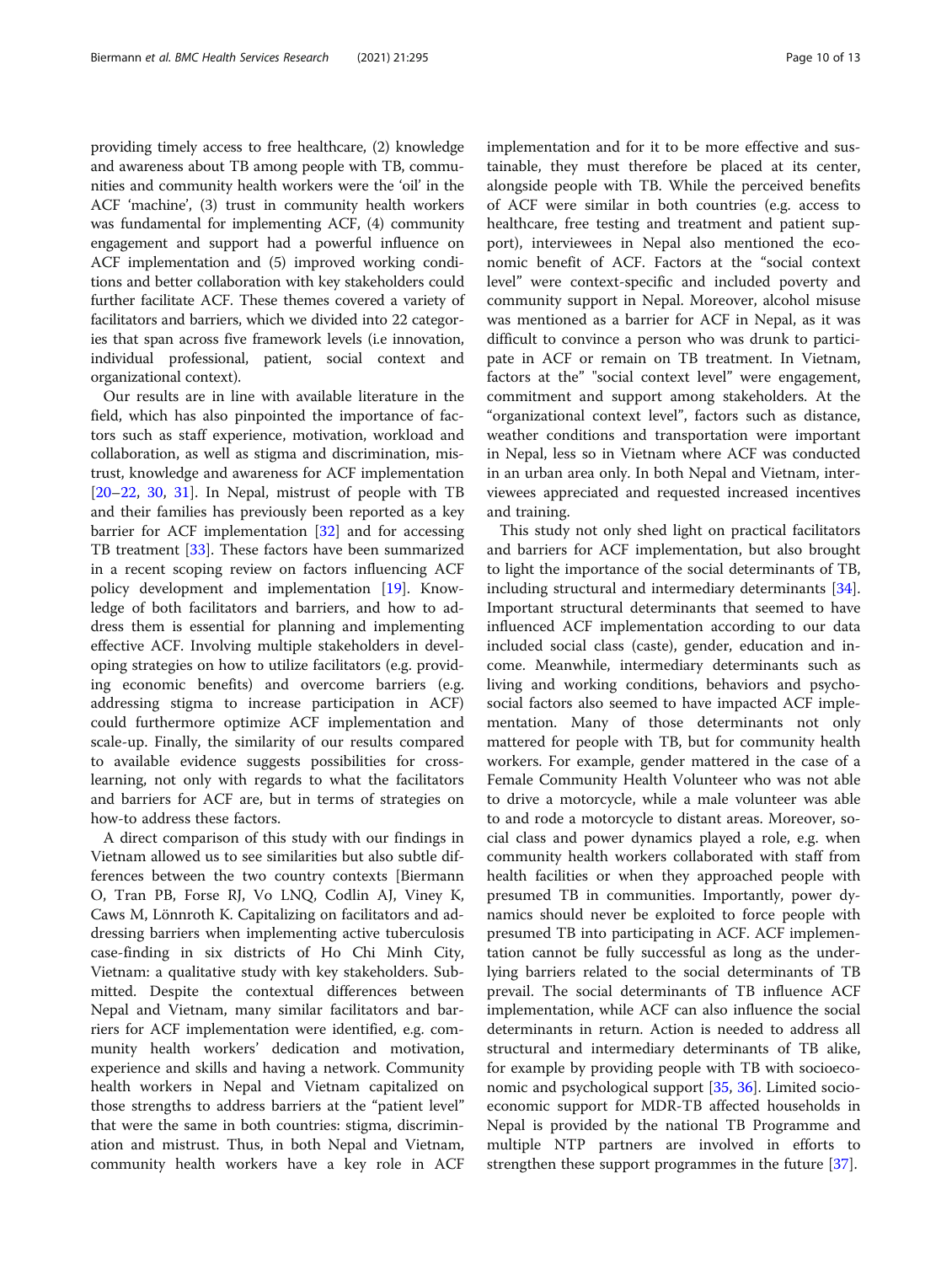### <span id="page-10-0"></span>Strengths and limitations

A strength of this study is the inclusion of community health workers as well as people with TB, who provided insights into the IMPACT TB ACF implementation. Moreover, KD and BR were experienced data collectors who were familiar with the Nepali context, including ACF and the Nepali health system, which helped generate high-quality, contextualized data for our study. In addition, the triangulation of data and extensive discussion among members of the research team and the BNMT team enabled us to better understand and ascertain the dependability, accuracy, breadth and depth of the data collected. This study adds value to existing knowledge by providing concrete insights into how to strengthen facilitators and how to overcome barriers related to ACF implementation. While MC and KL had been involved in the planning of IMPACT TB, KD and BR had been closely involved in planning and/or implementation. OB and KV did not have any role in planning or implementing IMPACT TB. The inclusion of both outsider and insider perspectives on data collection and analysis strengthened the study, while the insider perspective of some members of the research team may have also introduced bias.

Some limitations of this study are selection and social desirability bias. KD and BR tried to mitigate social desirability bias by building rapport with the interviewees and by following up statements made by interviewees with clarifying and probing questions during the interviews rather than strictly adhering to the interview guides. Moreover, we did not conduct interviews with District Program Officers, laboratory personnel, health workers in TB treatment facilities or leaders of District TB and Leprosy Units. Their perspectives could have added important information to this study; we hope that future research will fill this gap. Finally, interviewees' rationale for implementing/participating in ACF was not always clear, which may affect the reliability of the data.

### Future research

This study identified a wide range of facilitators and barriers as well as "how-to" strategies for ACF implementation. At the same time, this study also uncovered topic areas for future research to address, e.g. to further contextualize, integrate and maximize the impact of ACF interventions, a more in-depth understanding of the social determinants of TB and the "social context level" (including factors such as alcohol misuse, poverty, knowledge and awareness about TB, and community support) is needed. The perspectives of people, especially those who were unwilling or unable to participate in ACF, should be further researched, e.g. focusing on how trust in community health workers and health care is built and maintained over time. Lessons about trust may also be learned

through evidence syntheses from other infectious diseases, including Ebola outbreaks and the COVID-19 pandemic, which have highlighted the crucial importance of public trust for successful public health interventions. Anthropological studies and observations may further be able to fill this gap. Finally, we need research and action to improve the working conditions and integration of community health workers into the health system.

# Conclusion

This study provides new insights into facilitators and barriers for the implementation of ACF within the IMPACT TB project in Nepal, as perceived by community health workers and people with TB. The results emphasize the importance of addressing the social determinants of TB, while key ingredients for ACF implementation include knowledge and awareness of TB, trust in community health workers, community engagement and support, as well as good working conditions and stakeholder collaboration. All of these ingredients are required for successful ACF implementation, while the absence of these factors may convert them from facilitators into barriers for ACF. The similarity of our results compared to results from IMPACT TB in Vietnam and other available evidence suggests possibilities for crosslearning, not only with regards to what the facilitators and barriers for ACF are, but in terms of strategies on how to address these factors. The findings can thus inform the planning and implementation ACF in Nepal and similar contexts in low- and middle-income countries worldwide.

### **Abbreviations**

ACF: Active case-finding; BNMT: Birat Nepal Medical Trust; COREQ: COnsolidated criteria for REporting Qualitative research; HIV: Human Immunodeficiency Virus; IMPACT TB: Implementing proven communitybased active TB case-finding intervention; TB: Tuberculosis; WHO: World Health Organization

### Supplementary Information

The online version contains supplementary material available at [https://doi.](https://doi.org/10.1186/s12913-021-06290-x) [org/10.1186/s12913-021-06290-x](https://doi.org/10.1186/s12913-021-06290-x).

# Additional file 1.

Additional file 2.

# Acknowledgements

We sincerely thank all interviewees for taking the time to participate in the interviews for this study. We also express our gratitude to BNMT for hosting OB in Nepal and for supporting the preparation and implementation of this work, in particular: Suman Chandra Gurung, Raghu Dhital, Soma Rai, Tara Prasad Aryal, Ram Narayan Pandit, Manoj Kumar Sah, Govinda Majhi, and the whole team of BNMT. Thanks to Gokul Mishra for support in preparing the study and to Anna Borgström for her valuable feedback in writing this manuscript. Finally, we would also like to acknowledge the National Tuberculosis Control Center, the Ministry of Health and Population, the Nepal Health Research Council, and all related health facilities and authorities for their support and collaboration with this project.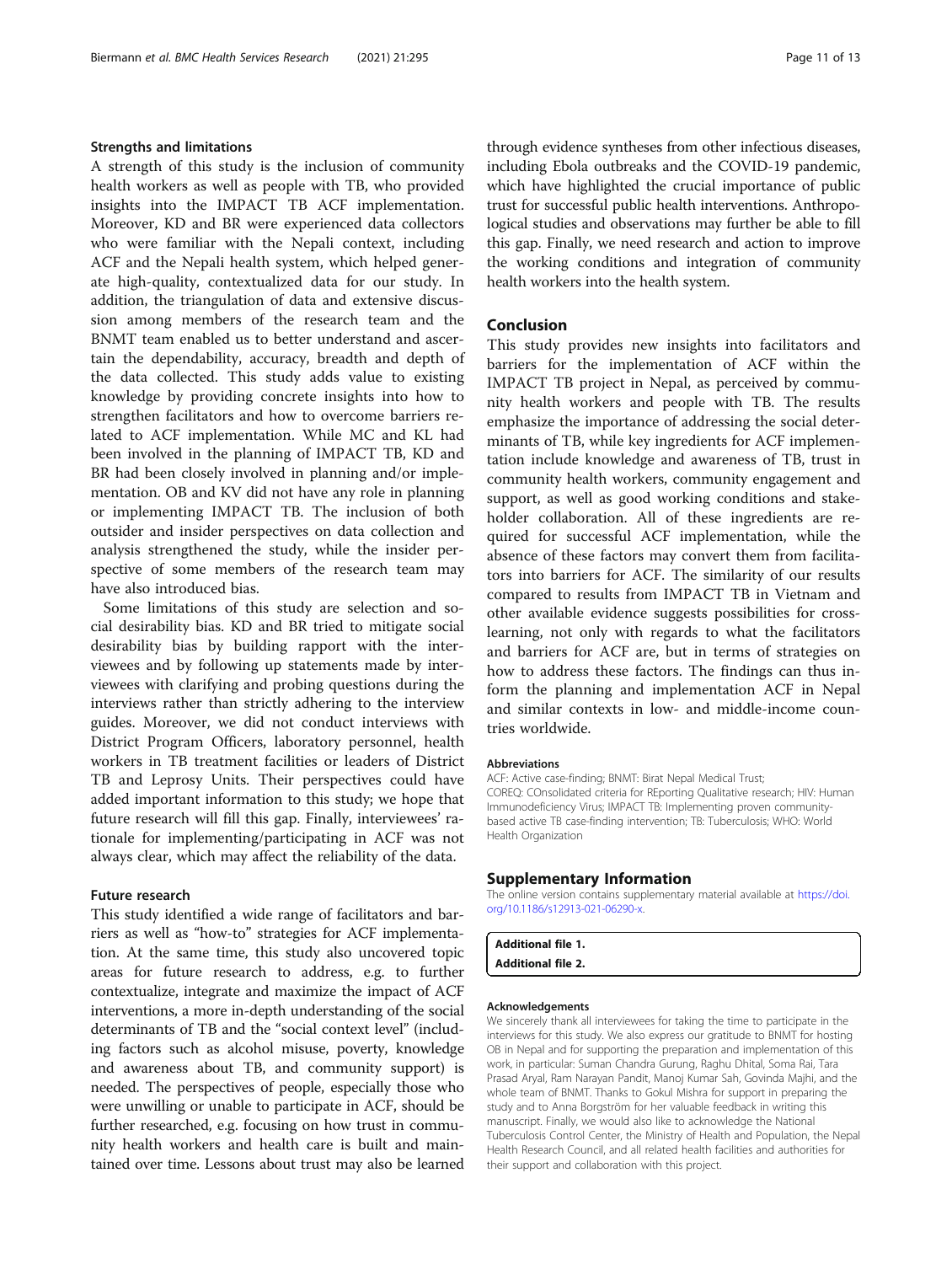## <span id="page-11-0"></span>Authors' contributions

Conceptualization: OB, KV, MC, KL. Data curation: OB, KD, BR. Formal analysis: OB, KD, BR. Funding acquisition: MC, KL. Investigation: OB, KD, BR. Methodology: OB, KV, MC, KL. Project administration: OB. Resources: KL. Software: OB, KD, BR. Supervision: KV, MC, KL. Validation: OB, KD, BR. Visualization: OB. Writing – original draft: OB. Writing – review and editing: OB, KD, BR, MC, KV, KL. The authors read and approved the final manuscript.

#### Authors' information

OB and KD are doctoral students in public health sciences with experience in qualitative research and a focus on TB. BR is a public health professional experienced in conducting qualitative interviews. The multidisciplinary research team further consisting of a medical doctor, an epidemiologist, a microbiologist and public health professionals helped elicit the diverse perspectives on the IMPACT TB ACF implementation.

#### Funding

This work was supported by the EU-Horizon 2020-funded IMPACT-TB project (grant 733174). The funder did not have any role in the design of the study and collection, analysis and interpretation of data and in writing the manuscript. Open Access funding provided by Karolinska Institutet.

#### Availability of data and materials

The datasets generated and analysed during the current study are not publicly available. The informed consent that all interviewees signed promised full anonymity. Following data requests, survey transcripts will be reviewed for any potential identifying information and will only be made available to researchers who sign a data sharing agreement. Data requests may be sent to the corresponding author.

### **Declarations**

#### Ethics approval and consent to participate

All protocols were carried out in accordance with relevant guidelines and regulations. Ethics approval was received from Nepal Health Research Council in Kathmandu, Nepal on 19 May 2019 (reference number: 3046). All participants provided written informed consent.

### Consent for publication

N/A

## Competing interests

The authors declare that they have no competing interests.

#### Author details

<sup>1</sup>Department of Global Public Health, WHO Collaborating Centre on Tuberculosis and Social Medicine, Karolinska Institutet, Tomtebodavägen 18a, 17177 Stockholm, Sweden. <sup>2</sup>Birat Nepal Medical Trust, Lazimpat, Kathmandu, Nepal. <sup>3</sup>Department of Clinical Sciences, Liverpool School of Tropical Medicine, Pembroke Pl, Liverpool L3 5QA, UK. <sup>4</sup>Research School of Population Health, College of Health and Medicine, Australian National University, Canberra, Australia.

## Received: 3 February 2021 Accepted: 16 March 2021 Published online: 01 April 2021

### References

- 1. World Health Organization (WHO). Global TB Report 2020. Geneva: World Health Organization; 2020.
- 2. World Health Organization (WHO). The End TB Strategy. Global strategy and targets for tuberculosis prevention, care and control after 2015. Geneva: World Health Organization; 2015a.
- 3. World Health Organization (WHO). Systematic screening for active tuberculosis: principles and recommendations. Geneva: World Health Organization; 2013.
- 4. Creswell J, Codlin AJ, Andre E, Micek MA, Bedru A, Carter EJ, et al. Results from early programmatic implementation of Xpert MTB/RIF testing in nine countries. BMC Infect Dis. 2014;14(2):1-12.
- 5. Fatima R, Qadeer E, Enarson DA, Creswell J, Stevens R, Hinderaker SG, Haq M. Success of active tuberculosis case detection among high-risk groups in

urban slums in Pakistan. Int J Tuberc Lung Dis. 2014;18(9):1099–104. [https://](https://doi.org/10.5588/ijtld.14.0001) [doi.org/10.5588/ijtld.14.0001.](https://doi.org/10.5588/ijtld.14.0001)

- 6. World Health Organization (WHO). An expanded DOTS framework for effective tuberculosis control. Geneva: World Health Organization; 2002.
- 7. Biermann O, Klueppelberg R, Lönnroth K, Viney K, Caws M, Atkins S. 'A double-edged sword': Perceived benefits and harms of active case-finding for people with presumptive tuberculosis and communities – a qualitative study based on expert interviews. PLOS ONE. 2021;16(3):e0247568.
- 8. National Tuberculosis Control Center (NTCC). Nepal National TB Prevalence Survey Brief (2020). Available at: [https://nepalntp.gov.np/wp-content/uploa](https://nepalntp.gov.np/wp-content/uploads/2020/03/NEPAL-NATIONAL-TB-PREVALENCE-SURVEY-BRIEF-March-24-2020.pdf) [ds/2020/03/NEPAL-NATIONAL-TB-PREVALENCE-SURVEY-BRIEF-March-24-202](https://nepalntp.gov.np/wp-content/uploads/2020/03/NEPAL-NATIONAL-TB-PREVALENCE-SURVEY-BRIEF-March-24-2020.pdf) [0.pdf](https://nepalntp.gov.np/wp-content/uploads/2020/03/NEPAL-NATIONAL-TB-PREVALENCE-SURVEY-BRIEF-March-24-2020.pdf) [Accessed 31 Dec 2020].
- 9. National Tuberculosis Control Center (NTCC). National Tuberculosis Program Nepal. Annual report 2074/75 (2018). Vol. 75. 2018. Available at: [https://nepa](https://nepalntp.gov.np/wp-content/uploads/2019/03/NTP-Annual-Report-2074-75-Up.pdf) [lntp.gov.np/wp-content/uploads/2019/03/NTP-Annual-Report-2074-75-Up.](https://nepalntp.gov.np/wp-content/uploads/2019/03/NTP-Annual-Report-2074-75-Up.pdf) [pdf](https://nepalntp.gov.np/wp-content/uploads/2019/03/NTP-Annual-Report-2074-75-Up.pdf) [Accessed 31 Dec 2020].
- 10. Laohasiriwong W, Mahato RK, Koju R, Vaeteewootacharn K. Delay for first consultation and its associated factors among New pulmonary tuberculosis patients of Central Nepal. Tuberc Res Treat. 2016;4583871:1-7.
- 11. Marahatta SB, Yadav RK, Giri D, Lama S, Rijal KR, Mishra SR, Shrestha A, Bhattrai PR, Mahato RK, Adhikari B. Barriers in the access, diagnosis and treatment completion for tuberculosis patients in central and western Nepal: a qualitative study among patients, community members and health care workers. PLoS One. 2020;15(1):e0227293. [https://doi.org/10.1371/journa](https://doi.org/10.1371/journal.pone.0227293) [l.pone.0227293](https://doi.org/10.1371/journal.pone.0227293).
- 12. Cassels A, Heineman E, LeClerq S, Gurung PK, Rahut CB. Tuberculosis casefinding in eastern Nepal. Tubercle. 1982;63(3):175–85. [https://doi.org/10.101](https://doi.org/10.1016/S0041-3879(82)80028-7) [6/S0041-3879\(82\)80028-7](https://doi.org/10.1016/S0041-3879(82)80028-7).
- 13. Joshi D, Sthapit R, Brouwer M. Peer-led active tuberculosis case-finding among people living with HIV: lessons from Nepal. Bull World Health Organ. 2017;95(2):135–9. <https://doi.org/10.2471/BLT.16.179119>.
- 14. Stop TB Partnership. Available at: <http://www.stoptb.org/> [Accessed 1 Jan 2021].
- 15. Khanal S, Baral S, Shrestha P, Lamichanne B, Kandel S, Elsey H, et al. Yield of intensified tuberculosis case-finding activities using Xpert MTB/RIF among risk groups in Nepal. Public Health Action. 2016;6(2):136–41. [https://doi.](https://doi.org/10.5588/pha.16.0015) [org/10.5588/pha.16.0015.](https://doi.org/10.5588/pha.16.0015)
- 16. World Health Organization (WHO). Systematic screening for active tuberculosis: an operational guide. Geneva: World Health Organization; 2015b.
- 17. Biermann O, Atkins S, Lönnroth K, Caws M, Viney K. "Power plays plus push": experts' insights into the development and implementation of active tuberculosis case-finding policies globally, a qualitative study. BMJ Open. 2020a;10(6):e036285. [https://doi.org/10.1136/bmjopen-2019-036285.](https://doi.org/10.1136/bmjopen-2019-036285)
- 18. Biermann O, Tran PB, Viney K, Caws M, Lönnroth K, Sidney AK. Active casefinding policy development, implementation and scale-up in high-burden countries: a mixed-methods survey with National Tuberculosis Programme managers and document review. PLoS One. 2020b;15(10):e0240696. [https://](https://doi.org/10.1371/journal.pone.0240696) [doi.org/10.1371/journal.pone.0240696.](https://doi.org/10.1371/journal.pone.0240696)
- 19. Biermann O, Lönnroth K, Caws M, Viney K. Factors influencing active tuberculosis case-finding policy development and implementation: a scoping review. BMJ Open 2019;0:e031284, 9, 12, DOI: [https://doi.org/10.113](https://doi.org/10.1136/bmjopen-2019-031284) [6/bmjopen-2019-031284.](https://doi.org/10.1136/bmjopen-2019-031284)
- 20. Ayakaka I, Ackerman S, Ggita JM, Kajubi P, Dowdy D, Haberer JE, Fair E, Hopewell P, Handley MA, Cattamanchi A, Katamba A, Davis JL. Identifying barriers to and facilitators of tuberculosis contact investigation in Kampala, Uganda: a behavioral approach. Implement Sci. 2017;12(1):33. [https://doi.](https://doi.org/10.1186/s13012-017-0561-4) [org/10.1186/s13012-017-0561-4](https://doi.org/10.1186/s13012-017-0561-4).
- 21. Baxter S, Goyder E, Chambers D, Johnson M, Preston L, Booth A. Interventions to improve contact tracing for tuberculosis in specific groups and in wider populations: an evidence synthesis. Southampton: NIHR Journals Library; 2017.
- 22. Getnet F, Hashi A, Mohamud S, Mowlid H, Klinkenberg E. Low contribution of health extension workers in identification of persons with presumptive pulmonary tuberculosis in Ethiopian Somali region pastoralists. BMC Health Serv Res. 2017;17(1):193. [https://doi.org/10.1186/s12913-017-2133-3.](https://doi.org/10.1186/s12913-017-2133-3)
- 23. Birat Nepal Medical Trust (BNMT). Report on ACF Implementation in Nepal. IMPACT TB Activities of Work Package 2 In Chitwan, Makwanpur, Mahottari & Dhanusha 2017 To 2019. Submitted to EU-Horizon 2020, January 2020.
- 24. Gurung SC, Dixit K, Rai B, Caws M, Paudel PR, Dhital R, Acharya S, Budhathoki G, Malla D, Levy JW, van Rest J, Lönnroth K, Viney K, Ramsay A, Wingfield T, Basnyat B, Thapa A, Squire B, Wang D, Mishra G, Shah K, Shrestha A, de Siqueira-Filha NT. The role of active case finding in reducing